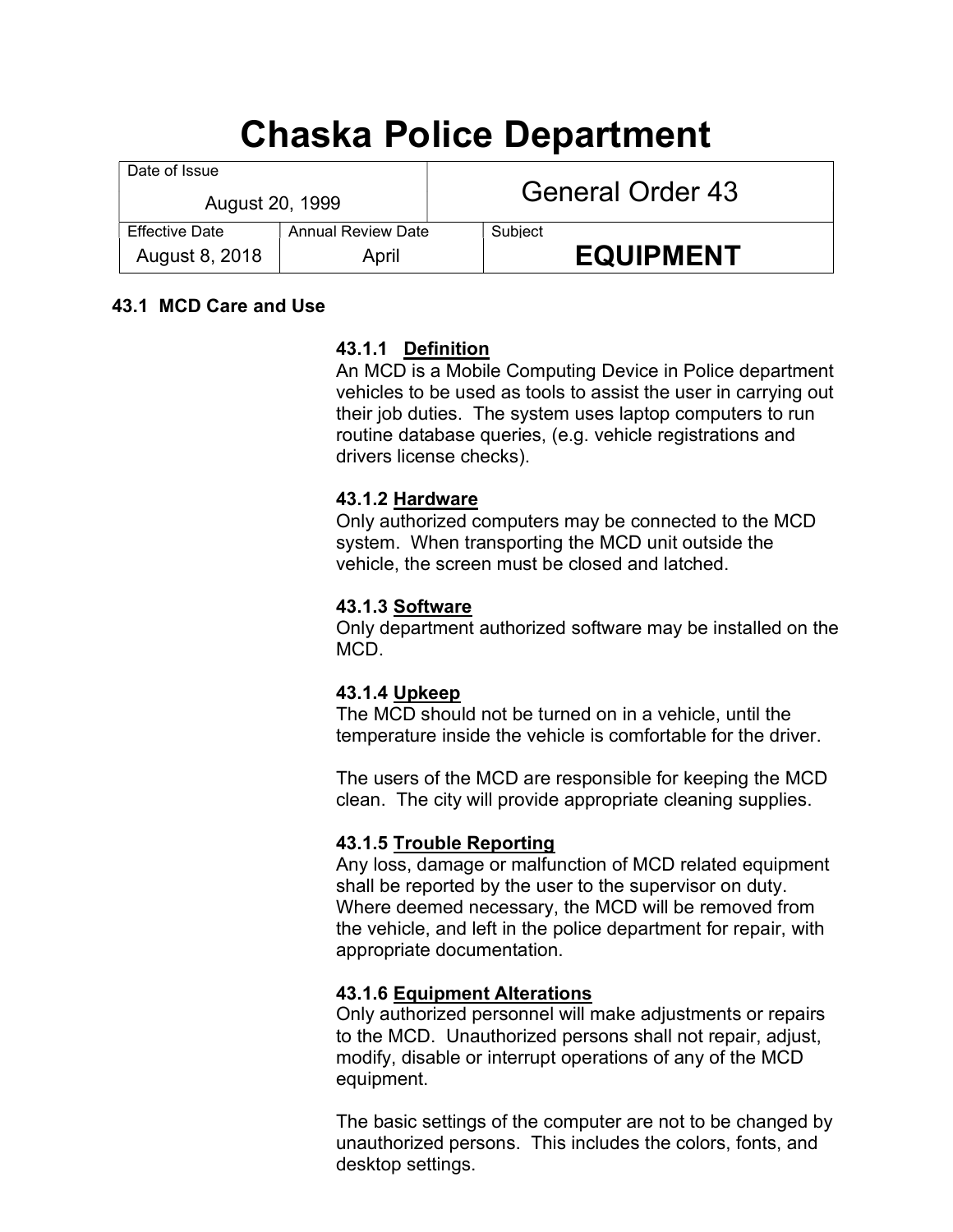#### 43.1.7 Prohibited Use

MCD shall not be used for any purpose that suggests any of the following:

- Discrimination on the basis of age, sex, marital status, race, creed, color, national origin, sensory, mental or physical handicap status.
- Sexual harassment.
- Copyright infringement.
- An employee's personal, political, or personal business interests.
- Any unlawful activity.

#### 43.1.8 Data Privacy

All MCD data is public information under the Minnesota Data Practices Act. This means that the media and general public may access it on demand. Employees shall not have any expectation of privacy when using the MCD.

#### 43.1.9 Messaging

The Sheriff's Office records all messaging on the MCD system. No vulgarity or profanity shall be transmitted through the system. The messages shall remain professional.

Supervisors will review messaging as directed by the Chief of Police

#### 43.1.10 Authorized Users

The MCD system is solely for official police business and only authorized employees shall operate the units. The user is responsible for transmissions made under their log on.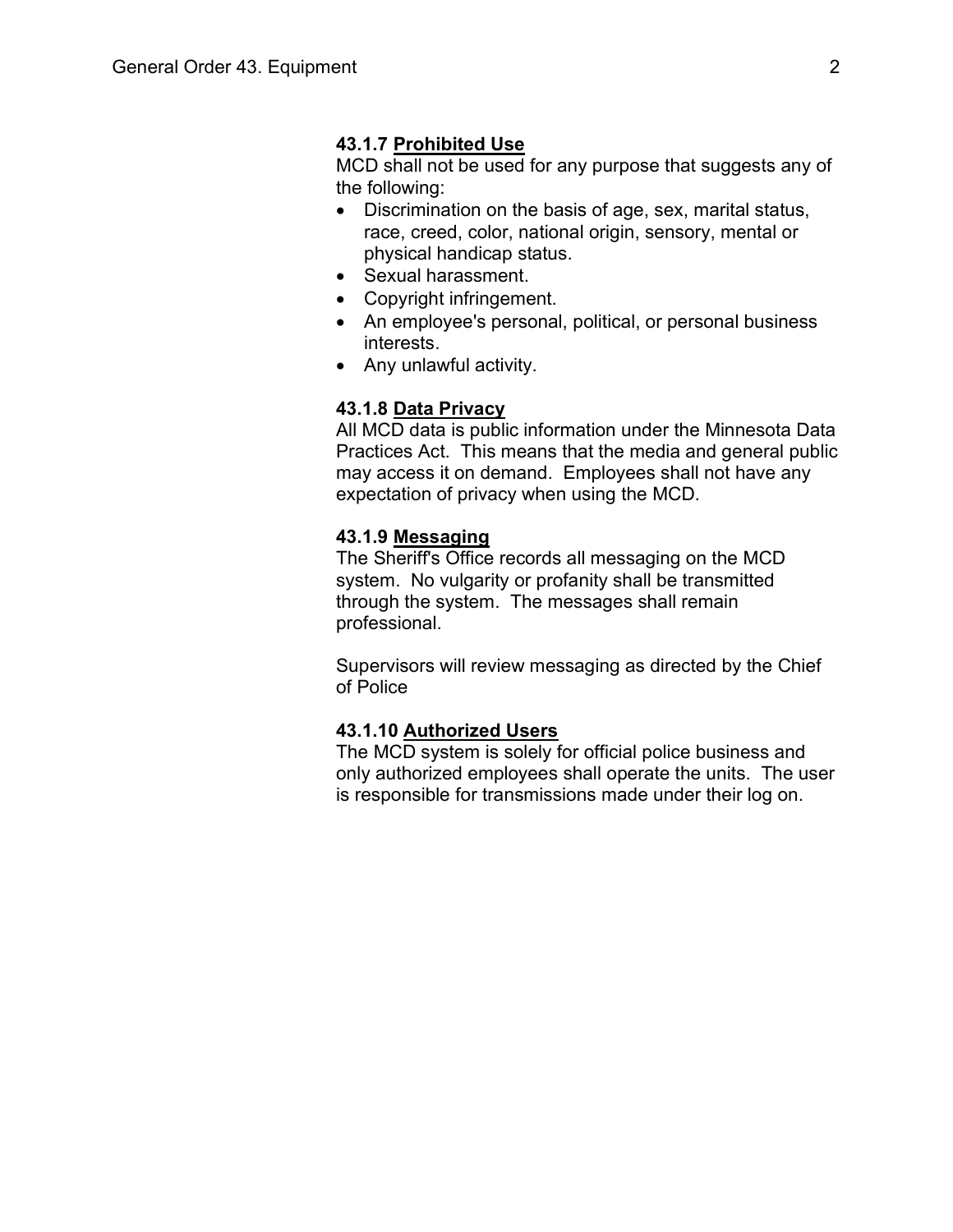#### 43.2 First Responder Defibrillation Protocol

A Defibrillation unit would be used under the following circumstances:

- 1. Chest Pains
- 2. Respiratory Distress
- 3. Massive Trauma
- 4. Acute CVA

#### FIRST RESPONDER DEFIBRILLATION PROTOCOL

#### 1. Establish Cardiac Arrest and start C.P.R.

- A. Ventilate with pocket mask connected to O2.
- B. Perform one or two-person C.P.R.
- 2. Connect Defibrillator to patient and follow protocol for the specific type of defibrillator being used.
- 3. If monitor shows a heart rhythm other than ventricular fibrillation and no shock is advised, keep the patient attached to the unit.
- 4. If monitor shown Ventricular Fibrillation and audible signals a "need for shock", proceed on per voice commands of the units.
- 5. Only certified Police/Ambulance Personnel will use the Defibrillation unit.
- 6. C.P.R. should not be delayed at any time for any reason to persons needing it.
- 7. The patient should be defibrillated in a stationary setting free of adverse weather conditions.
- 8. Certified Personnel shall follow protocol for recording the actions of the specific defibrillator upon completion of use.

## 43.3 Protective Equipment for First Responders

**Disposable gloves, gowns, masks, protective eyewear** and other protective equipment should be worn when applicable to prevent transmission of infectious agents.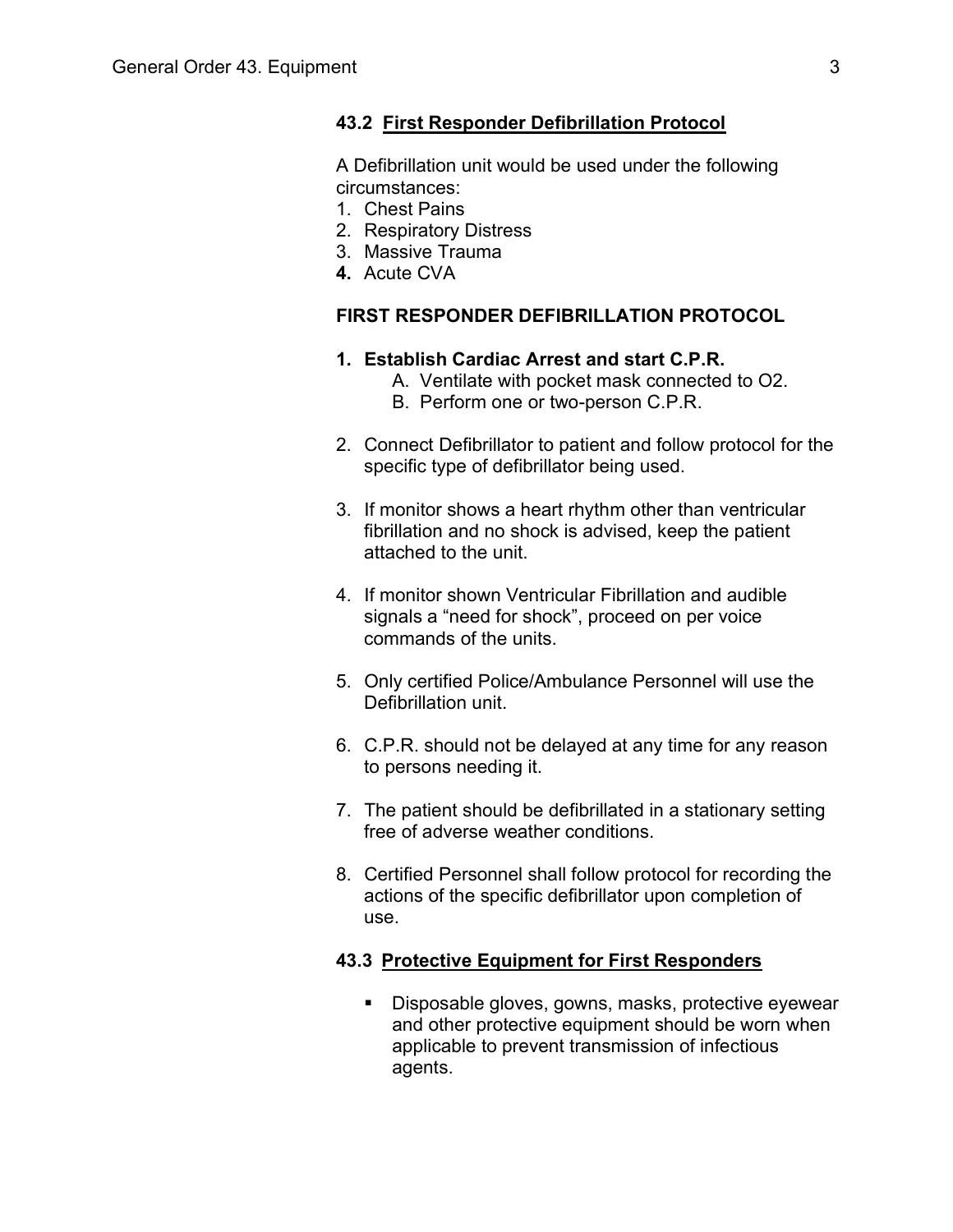#### 43.4 Body Worn Cameras

#### 43.4.1 Purpose

The primary purpose of using body-worn-cameras (BWCs) is to capture evidence arising from police-citizen encounters. This policy sets forth guidelines governing the use of BWCs and administering the data that results. Compliance with these guidelines is mandatory, but it is recognized that officers must also attend to other primary duties and the safety of all concerned, sometimes in circumstances that are tense, uncertain, and rapidly evolving.

#### 43.4.2 Policy

It is the policy of this department to authorize and require the use of department-issued BWCs as set forth below, and to administer BWC data as provided by law.

#### 43.4.3 Scope

This policy governs the use of BWCs in the course of official duties. It does not apply to the use of squad-based (dash-cam) recording systems. The chief or chief's designee may supersede this policy by providing specific instructions for BWC use to individual officers, or providing specific instructions pertaining to particular events or classes of events, including but not limited to political rallies and demonstrations. The chief or designee may also provide specific instructions or standard operating procedures for BWC use to officers assigned to specialized details, such as carrying out duties in courts or guarding prisoners or patients in hospitals and mental health facilities.

#### 43.4.4 Administrator Responsibilities

The BWC administrator (designated personnel authorized by the Chief of Police) are responsible for deleting media:

A. Pursuant to a court order.

B. In accordance with established records retention policies, including reclassifying all other media deemed to be of no evidentiary value.

C. In instances where privacy issues are noted.

#### 43.4.5 Definitions

The following phrases have special meanings as used in this policy:

A. MGDPA or Data Practices Act refers to the Minnesota Government Data Practices Act, Minn. Stat. § 13.01, et seq.

B. Records Retention Schedule refers to the General Records Retention Schedule for Minnesota Cities.

C. Law enforcement-related information means information captured or available for capture by use of a BWC that has evidentiary value because it documents events with respect to a stop, arrest, search, citation, or charging decision.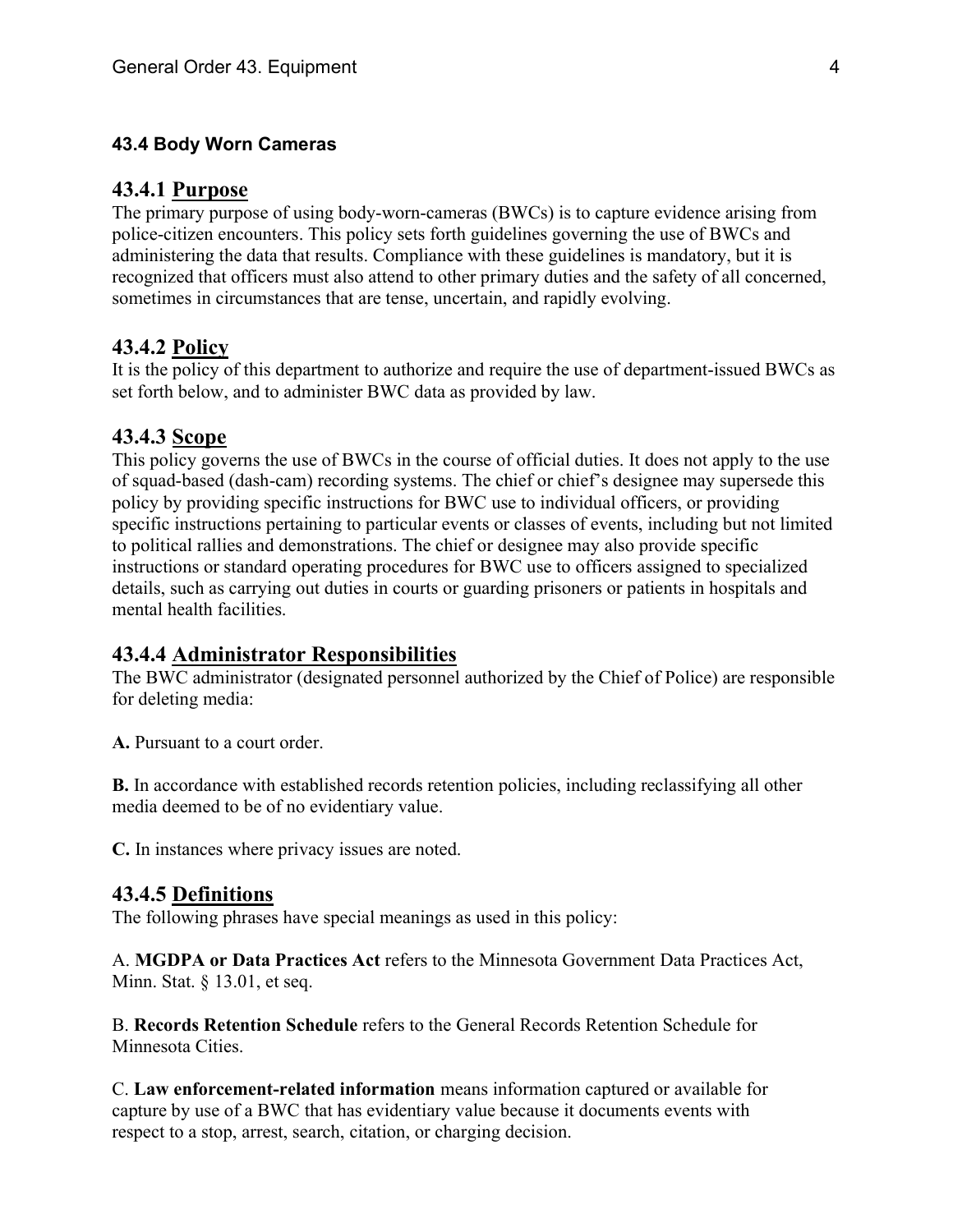D. Evidentiary value means that the information may be useful as proof in a criminal prosecution, related civil or administrative proceeding, further investigation of an actual or suspected criminal act, or in considering an allegation against a law enforcement agency or officer.

E. General citizen contact means an informal encounter with a citizen that is not and does not become law enforcement-related or adversarial, and a recording of the event would not yield information relevant to an ongoing investigation. Examples include, but are not limited to, assisting a motorist with directions, summoning a tow truck, or receiving generalized concerns from a citizen about crime trends in his or her neighborhood.

F. Adversarial means a law enforcement encounter with a person that becomes confrontational, during which at least one person expresses anger, resentment, or hostility toward the other, or at least one person directs toward the other verbal conduct consisting of arguing, threatening, challenging, swearing, yelling, or shouting. Encounters in which a citizen demands to be recorded or initiates recording on his or her own are deemed adversarial.

G. Unintentionally recorded footage is a video recording that results from an officer's inadvertence or neglect in operating the officer's BWC, provided that no portion of the resulting recording has evidentiary value. Examples of unintentionally recorded footage include, but are not limited to, recordings made in station house locker rooms, restrooms, and recordings made while officers were engaged in conversations of a non-business, personal nature with the expectation that the conversation was not being recorded.

H. Official duties, for purposes of this policy, means that the officer is on duty and performing authorized law enforcement services on behalf of this agency.

# 43.4.6 Use and Documentation

A. Officers may use only department-issued BWCs in the performance of official duties for this agency or when otherwise performing authorized law enforcement services as an employee of this department.

B. Officers who have been issued BWCs shall operate and use them consistent with this policy. Officers shall conduct a function test of their issued BWCs at the beginning of each shift to make sure the devices are operating properly. Officers noting a malfunction during testing or at any other time shall promptly report the malfunction to the officer's supervisor and shall document the report in writing. Supervisors shall take prompt action to address malfunctions and document the steps taken in writing.

C. Officers should wear their issued BWCs at the location on their body and in the manner specified in training. Any member assigned to a non-uniformed position may carry a approved BWC at any time the member believes that such a device may be useful, with the exception of a School Resource Officer performing their daily activities within their assigned school.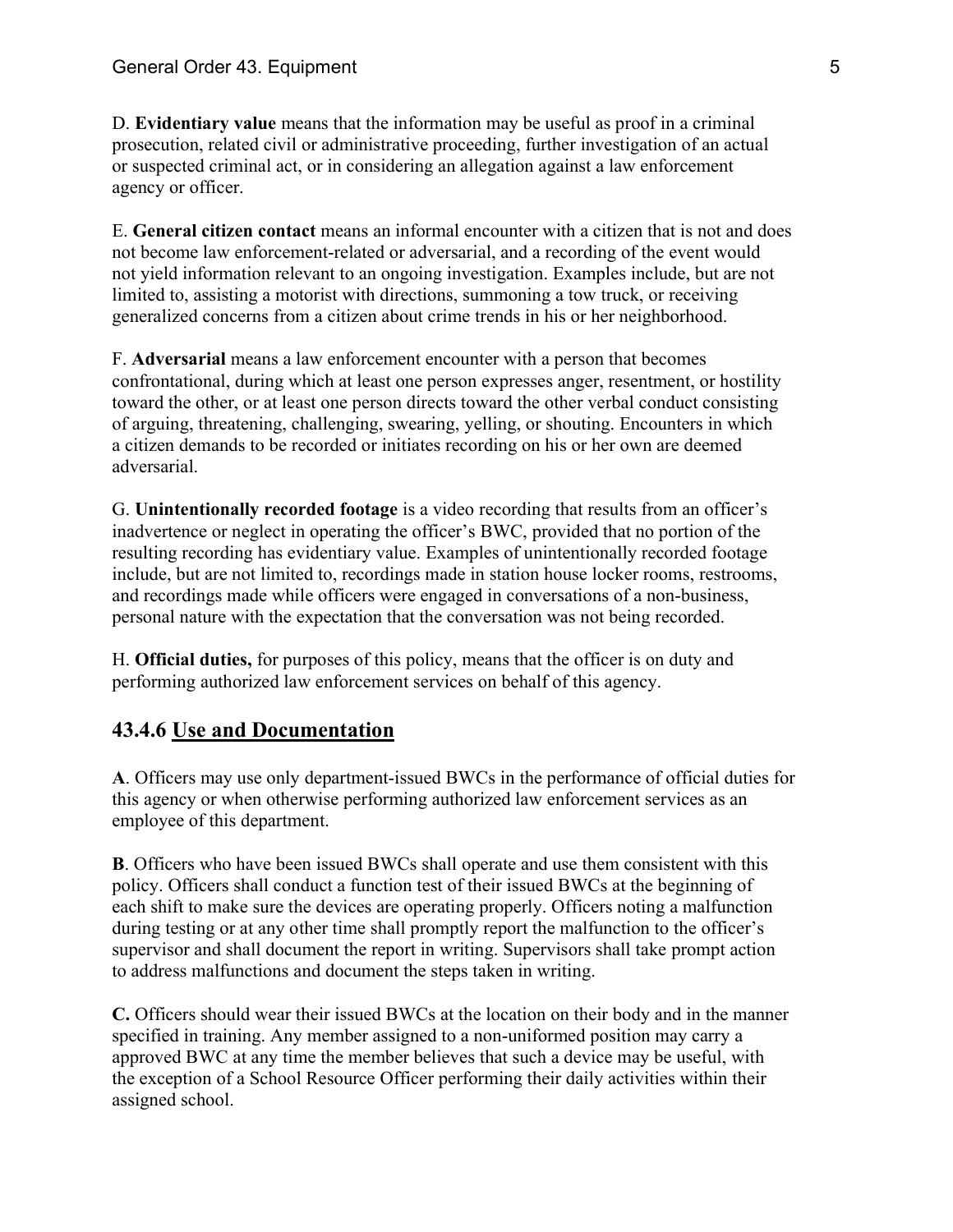D. Officers must document BWC use and non-use as follows:

1. Whenever an officer makes a recording, the existence of the recording shall be documented in an incident report or categorized appropriately within Evidence.com.

2. Whenever an officer fails to record an activity that is required to be recorded under this policy or captures only a part of the activity, the officer must document the circumstances and reasons for not recording in an incident report. Supervisors shall review these reports and initiate any corrective action deemed necessary.

E. The department will maintain the following records and documents relating to BWC use, which are classified as public data:

1. The total number of BWCs owned or maintained by the agency;

2. A daily record of the total number of BWCs actually deployed and used by officers;

3. The total amount of recorded BWC data collected and maintained; and

4. This policy, together with the Records Retention Schedule.

# 43.4.7 General Guidelines for Recording

A. This policy is not intended to describe every possible situation in which the recorder should be used, although there are many situations where its use is appropriate. Members shall activate their recorders in any of the following situations:

1. All enforcement and investigative contacts including stops and field interview situations.

2. Traffic stops including, but not limited to, traffic violations, stranded motorist assistance and all crime interdiction stops.

3. Self-initiated activity in which a member would normally notify Carver County Dispatch.

4. Any other contact that becomes adversarial after the initial contact in a situation that would not otherwise require recording.

B. Officers need not activate their cameras when it would be unsafe, impossible, or impractical to do so, but such instances of not recording when otherwise required must be documented as specified in the Use and Documentation guidelines, part (D)(2) (above).

C. Officers have discretion to record or not record general citizen contacts.

D. Officers have no affirmative duty to inform people that a BWC is being operated or that the individuals are being recorded.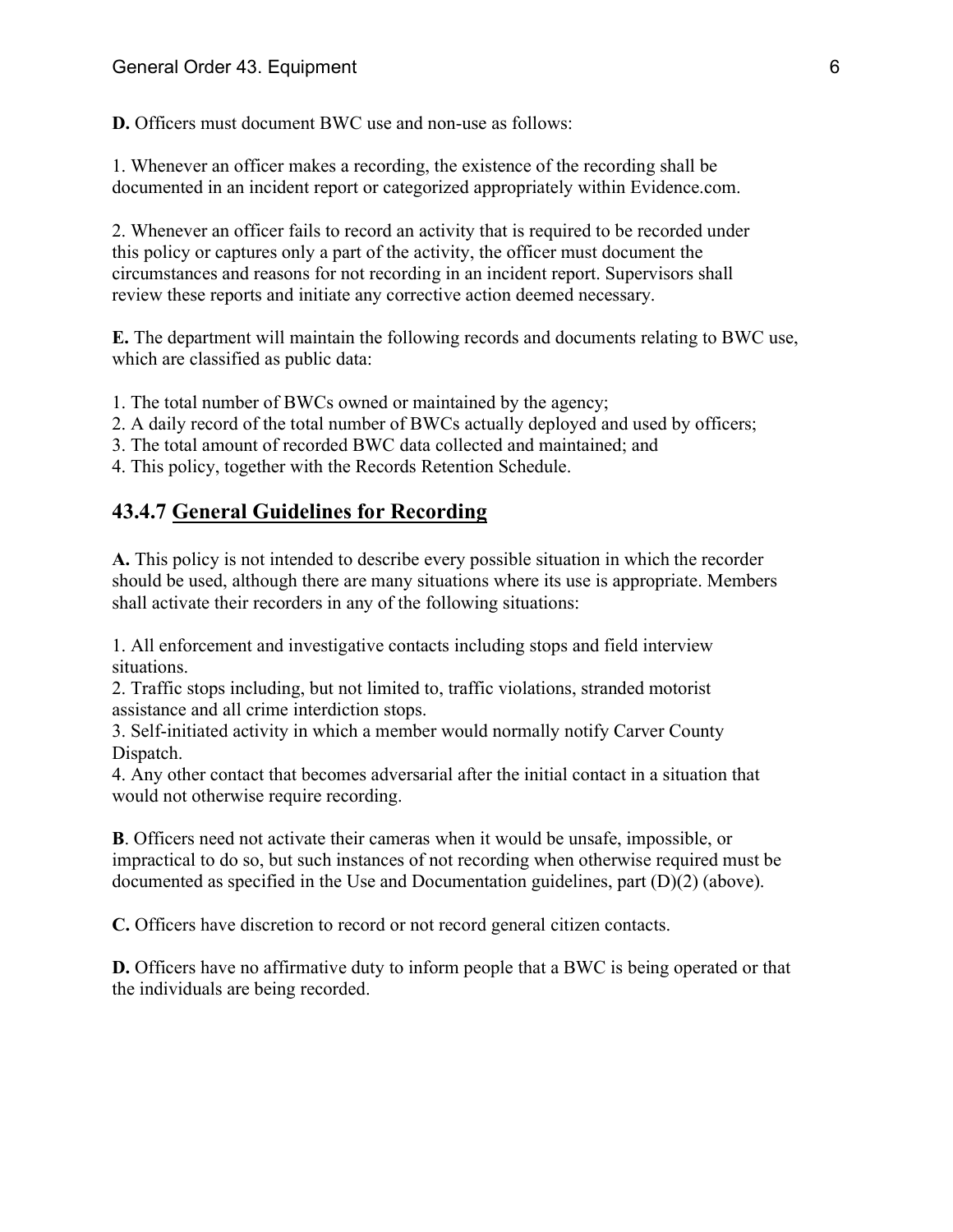E. Once activated, the BWC should continue recording until the conclusion of the incident or encounter, or until it becomes apparent that additional recording is unlikely to capture information having evidentiary value. The officer having charge of a scene shall likewise direct the discontinuance of recording when further recording is unlikely to capture additional information having evidentiary value. If the recording is discontinued while an investigation, response, or incident is ongoing, officers shall state the reasons for ceasing the recording on camera before deactivating their BWC. If circumstances change, officers shall reactivate their cameras as required by this policy to capture information having evidentiary value. Recording may be stopped during significant periods of inactivity such as report writing or other breaks from direct participation in the incident.

F. Officers shall not intentionally block the BWC's audio or visual recording functionality to defeat the purposes of this policy, which is to capture evidence arising from police-citizen encounters. Recording may be temporarily ceased or the audio muted to exchange information with other officers, legal counsel, or the lens obstructed in order to avoid capturing images of undercover officers, informants, or citizens where based on training and experience, in the judgement of the officer a recording would not be appropriate or consistent with this policy. The reason to cease and resume recording (or to mute audio or obstruct the lens) will be noted by the officer either verbally on the BWC or in a written report.

G. Notwithstanding any other provision in this policy, officers shall not use their BWCs to record other agency personnel during non-enforcement related activities, such as during pre- and post-shift time in locker rooms, during meal breaks, or during other private conversations, unless recording is authorized as part of an administrative or criminal investigation.

H. The Department will configure BWCs to record 30 seconds of video, but not audio, prior to automatic or manual activation of the BWC.

# 43.4.8 Special Guidelines for Recording

Officers may, in the exercise of sound discretion, determine:

A. To use their BWCs to record any police-citizen encounter if there is reason to believe the recording would potentially yield information having evidentiary value, unless such recording is otherwise expressly prohibited.

B. To use their BWCs to take recorded statements from persons believed to be victims of and witnesses to crimes, and persons suspected of committing crimes, considering the needs of the investigation and the circumstances pertaining to the victim, witness, or suspect.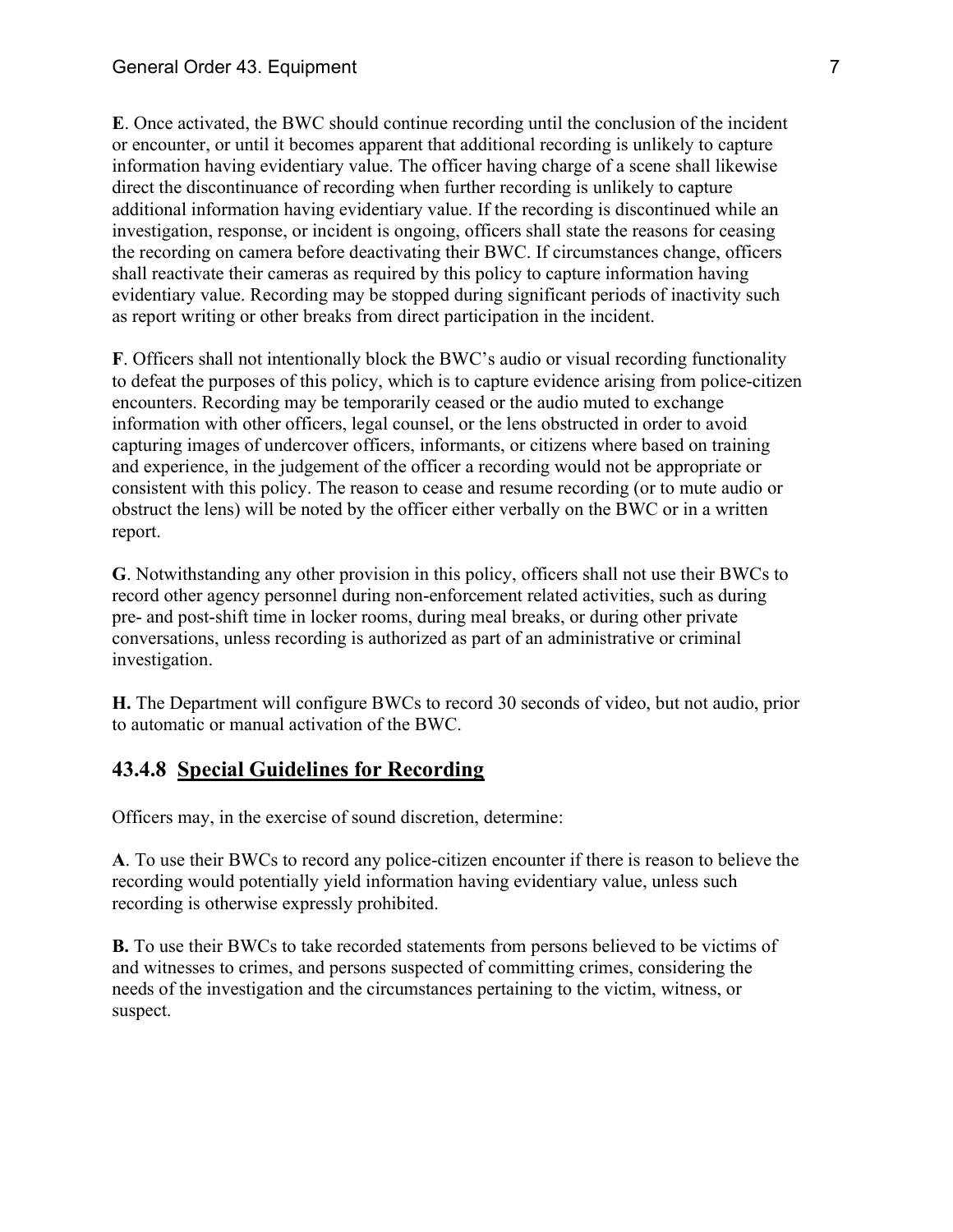In addition,

C. Officers need not record persons being provided medical care unless there is reason to believe the recording would document information having evidentiary value. When responding to an apparent mental health crisis or event, BWCs shall be activated as necessary to document any use of force and the basis for it, and any other information having evidentiary value, but need not be activated when doing so would serve only to record symptoms or behaviors believed to be attributable to the mental health issue.

D. Officers shall use their BWCs and squad-based audio/video systems to record their transportation and the physical transfer of persons in their custody to hospitals, detox and mental health care facilities, juvenile detention centers, and jails, but otherwise should not record in these facilities unless the officer anticipates witnessing a criminal event or being involved in or witnessing an adversarial encounter or use-of-force incident.

# 43.4.9 Downloading and Labeling Data

A. Each officer using a BWC is responsible for transferring or assuring the proper transfer of the data from his or her camera to evidence.com by the end of that officer's shift. However, if the officer is involved in a shooting, in-custody death, or other law enforcement activity resulting in death or great bodily harm, a supervisor or investigator shall take custody of the officer's BWC and assume responsibility for transferring the data from it.

B. Officers shall label the BWC data files at the time of video capture or transfer to storage, and should consult with a supervisor if in doubt as to the appropriate labeling. Officers should assign as many of the following labels as are applicable to each file:

1. Evidence—criminal: The information has evidentiary value with respect to an actual or suspected criminal incident or charging decision.

2. Evidence—force: Whether or not enforcement action was taken or an arrest resulted, the event involved the application of force by a law enforcement officer of this or another agency.

3. Evidence—property: Whether or not enforcement action was taken or an arrest resulted, an officer seized property from an individual or directed an individual to dispossess property.

4. Evidence—administrative: The incident involved an adversarial encounter or resulted in a complaint against the officer.

5. Evidence—other: The recording has potential evidentiary value for reasons identified by the officer at the time of labeling.

6. Training: The event was such that it may have value for training.

7. Not evidence: The recording does not contain any of the foregoing categories of information and has no apparent evidentiary value. Recordings of general citizen contacts and unintentionally recorded footage are not evidence.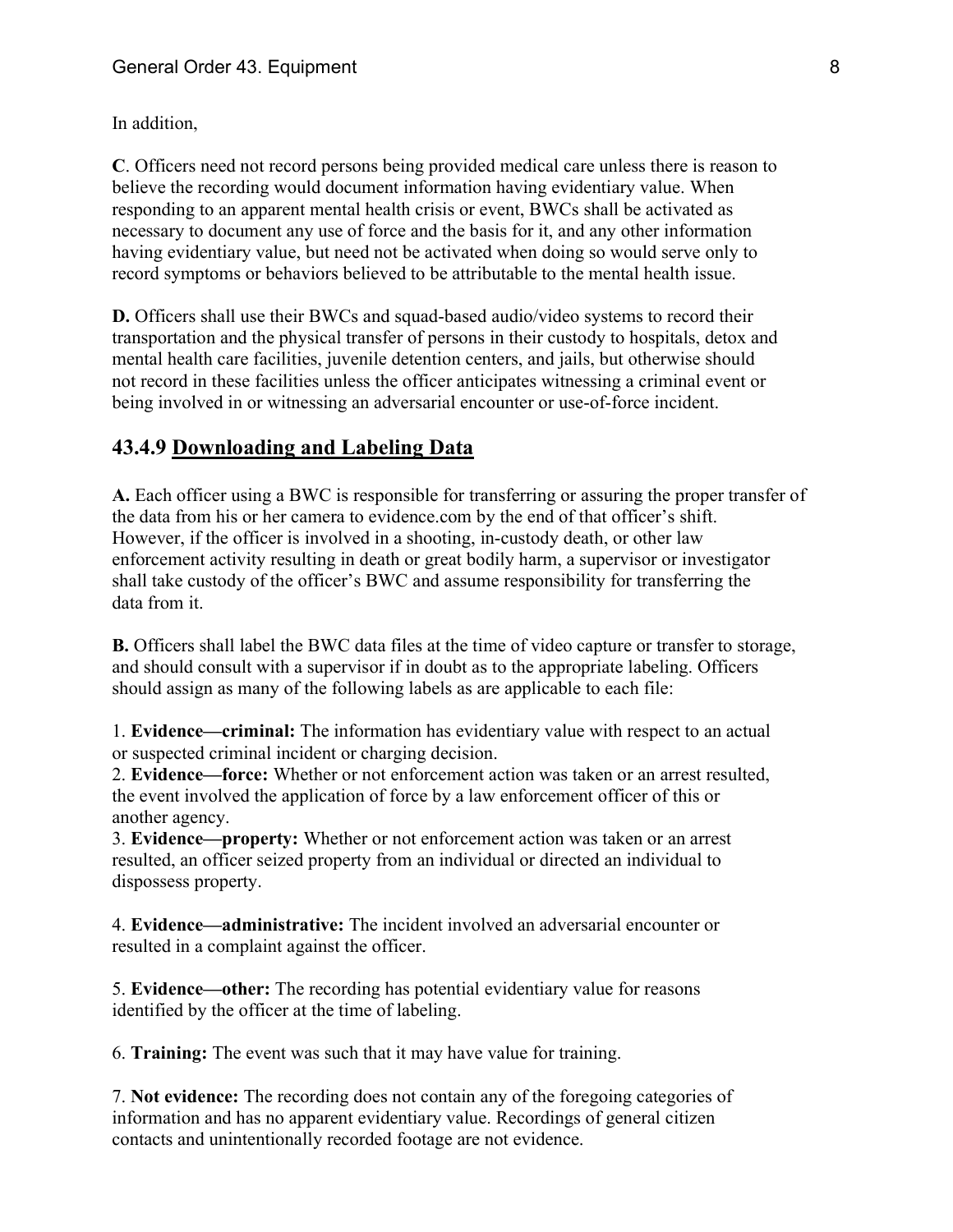C. Prior to the release of data, the person releasing the data shall determine if the BWC data contains information about data subjects who may have rights under the MGDPA limiting disclosure of information about them. These individuals include:

1. Victims and alleged victims of criminal sexual conduct and sex trafficking.

2. Victims of child abuse or neglect.

3. Vulnerable adults who are victims of maltreatment.

4. Undercover officers.

5. Informants.

6. When the video is clearly offensive to common sensitivities.

7. Victims of and witnesses to crimes, if the victim or witness has requested not to be identified publicly.

8. Individuals who called 911, and services subscribers whose lines were used to place a call to the 911 system.

9. Mandated reporters.

10. Juvenile witnesses, if the nature of the event or activity justifies protecting the identity of the witness.

11. Juveniles who are or may be delinquent or engaged in criminal acts.

12. Individuals who make complaints about violations with respect to the use of real property.

13. Officers and employees who are the subject of a complaint related to the events captured on video.

14. Other individuals whose identities the officer believes may be legally protected from public disclosure.

D. Labeling and flagging designations may be corrected or amended based on additional information.

# 43.4.10 Administering Access to BWC Data:

A. Data subjects. Under Minnesota law, the following are considered data subjects for purposes of administering access to BWC data:

1. Any person or entity whose image or voice is documented in the data.

2. The officer who collected the data.

3. Any other officer whose voice or image is documented in the data, regardless of whether that officer is or can be identified by the recording.

B. BWC data is presumptively private. BWC recordings are classified as private data about the data subjects unless there is a specific law that provides differently. As a result:

1. BWC data pertaining to people is presumed private, as is BWC data pertaining to businesses or other entities.

2. Some BWC data is classified as confidential (see C. below).

3. Some BWC data is classified as public (see D. below).

C. Confidential data. BWC data that is collected or created as part of an active criminal investigation is confidential. This classification takes precedence over the "private" classification listed above and the "public" classifications listed below.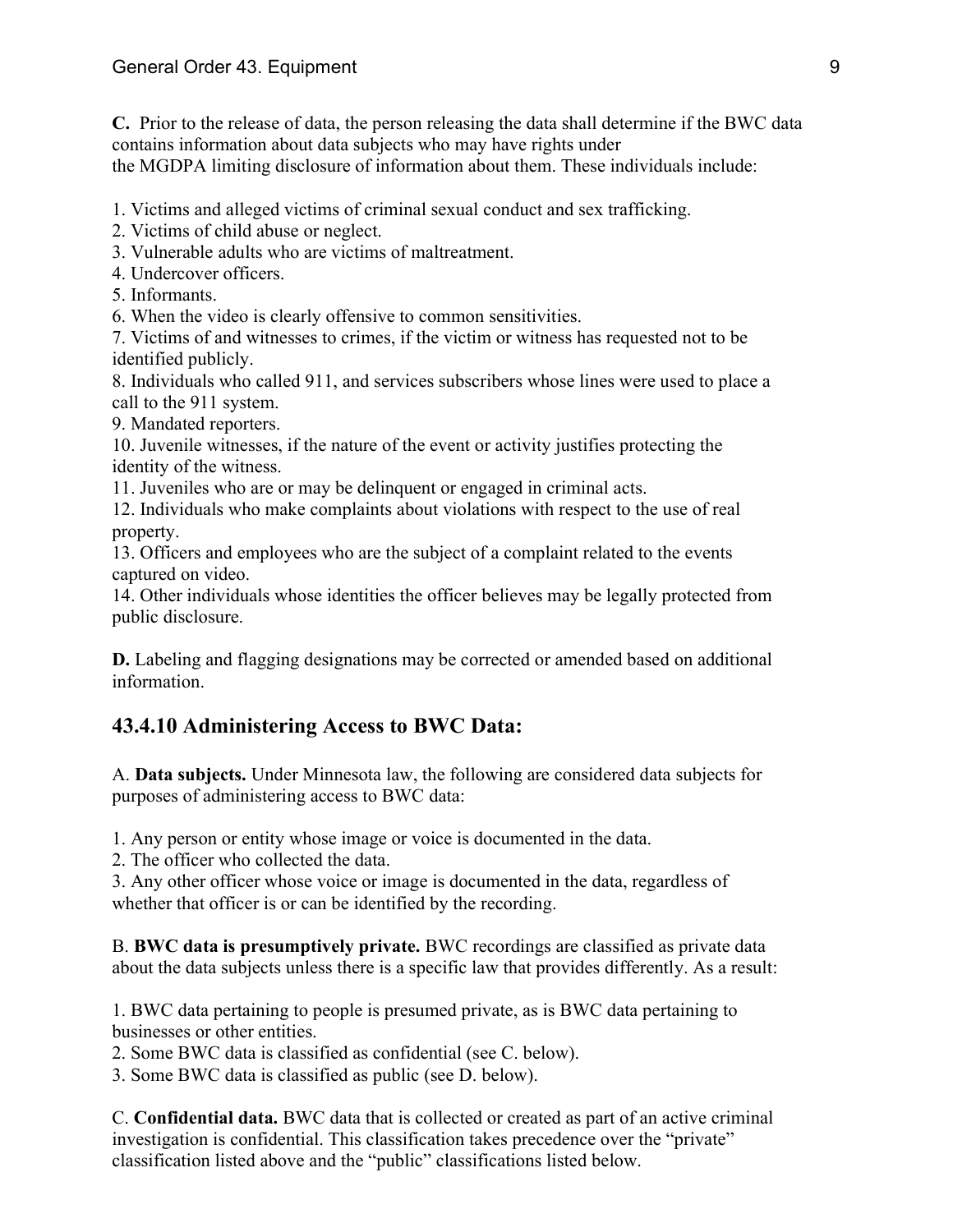D. Public data. The following BWC data is public:

1. Data documenting the discharge of a firearm by a peace officer in the course of duty, other than for training or the killing of an animal that is sick, injured, or dangerous.

2. Data that documents the use of force by a peace officer that results in substantial bodily harm.

3. Data that a data subject requests to be made accessible to the public, subject to redaction. Data on any data subject (other than a peace officer) who has not consented to the public release must be redacted if practicable. In addition, any data on undercover officers must be redacted.

4. Data that documents the final disposition of a disciplinary action against a public employee.

However, if another provision of the Data Practices Act classifies data as private or otherwise not public, the data retains that other classification. For instance, data that reveals protected identities under Minn. Stat. § 13.82, subd. 17 (e.g., certain victims, witnesses, and others) should not be released even if it would otherwise fit into one of the public categories listed above.

E. Access to BWC data by non-employees. Officers shall refer members of the media or public seeking access to BWC data to the Chief of Police or their designee, who shall process the request in accordance with the MGDPA and other governing laws. In particular:

1. An individual shall be allowed to review recorded BWC data about him- or herself and other data subjects in the recording, but access shall not be granted:

a. If the data was collected or created as part of an active investigation. b. To portions of the data that the agency would otherwise be prohibited by law from disclosing to the person seeking access, such as portions that would reveal identities protected by Minn. Stat. § 13.82, subd. 17.

2. Unless the data is part of an active investigation, an individual data subject shall be provided with a copy of the recording upon request, but subject to the following guidelines on redaction:

a. Data on other individuals in the recording who do not consent to the release must be redacted.

b. Data that would identify undercover officers must be redacted.

c. Data on other officers who are not undercover, and who are on duty and engaged in the performance of official duties, may not be redacted.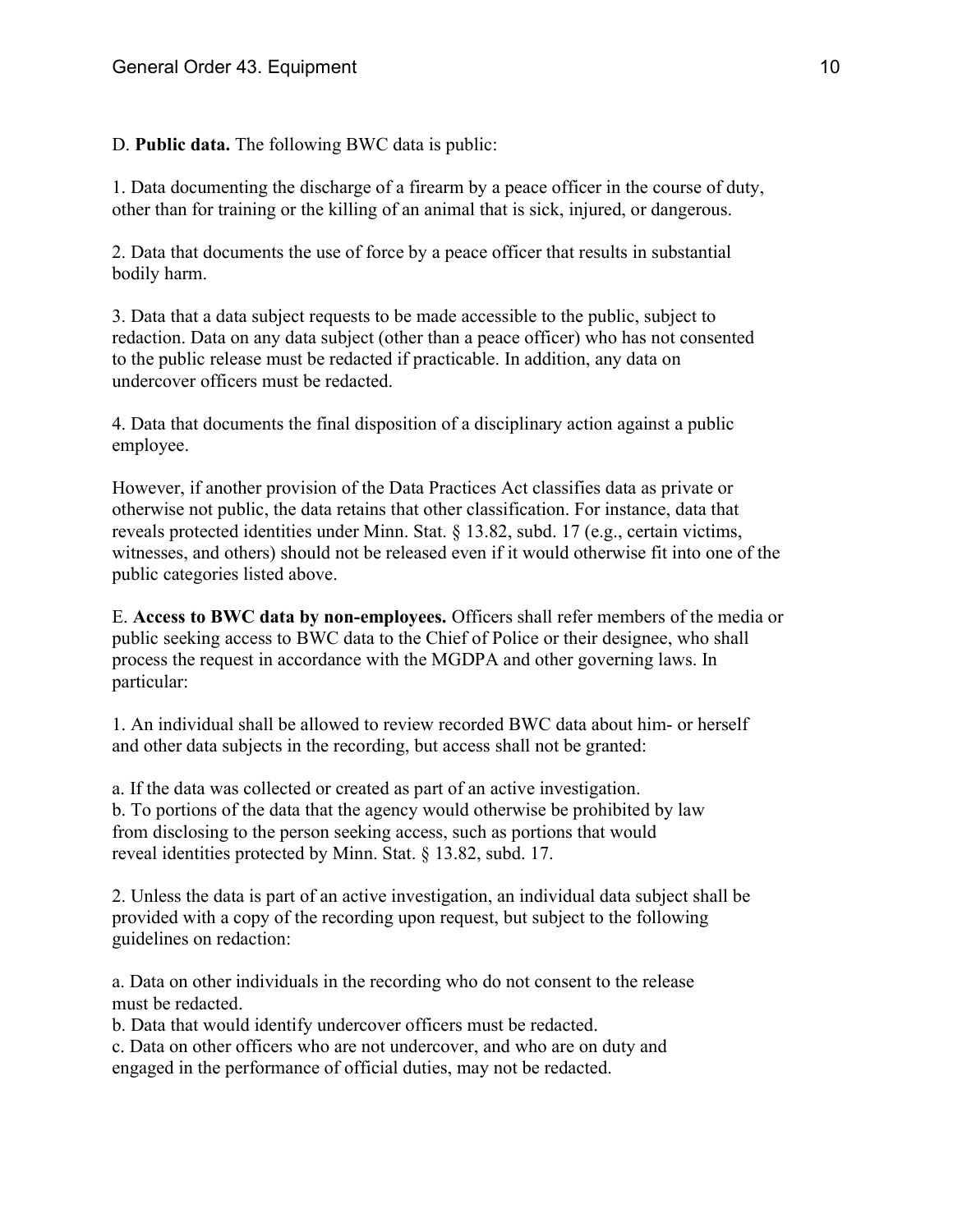F. Access by peace officers and law enforcement employees. No employee may have access to the department's BWC data except for legitimate law enforcement or data administration purposes:

1. Officers may access and view stored BWC video only when there is a business need for doing so, including the need to defend against an allegation of misconduct or substandard performance or while preparing a police report. As provided in the critical incident response policy, officers may review video footage of an incident in which they were involved prior to preparing a report, giving a statement, or providing testimony about the incident.

2. Agency personnel shall document their reasons for accessing stored BWC data at the time of each access. Agency personnel are prohibited from accessing BWC data for non-business reasons and from sharing the data for non-law enforcement related purposes, including but not limited to uploading BWC data recorded or maintained by this agency to public and social media websites.

3. Members shall not retain personal copies of recordings.

4. Employees seeking access to BWC data for non-business reasons may make a request for it in the same manner as any member of the public.

G. Other authorized disclosures of data. Officers may display portions of BWC footage to witnesses as necessary for purposes of investigation as allowed by Minn. Stat. § 13.82, subd. 15, as may be amended from time to time. Officers should generally limit these displays in order to protect against the incidental disclosure of individuals whose identities are not public. Protecting against incidental disclosure could involve, for instance, showing only a portion of the video, showing only screen shots, muting the audio, or playing the audio but not displaying video. In addition,

1. BWC data may be shared with other law enforcement agencies only for legitimate law enforcement purposes that are documented in writing at the time of the disclosure.

2. BWC data shall be made available to prosecutors, courts, and other criminal justice entities as provided by law.

# 43.4.11 Data Security Safeguards

A. At the end of their shift, officers shall place the BWC into the docking station. This will allow the data to be transferred from the audio/video recorder through the docking station to Evidence.com. The data is considered impounded at this point and the BWC is cleared of existing data. The BWC should not be removed from the docking station until the data has been uploaded and the battery has been fully recharged.

B. Personally owned devices, including but not limited to computers and mobile devices, shall not be programmed or used to access or view agency BWC data.

C. Officers shall not intentionally edit, alter, or erase any BWC recording unless otherwise expressly authorized by the chief or the chief's designee.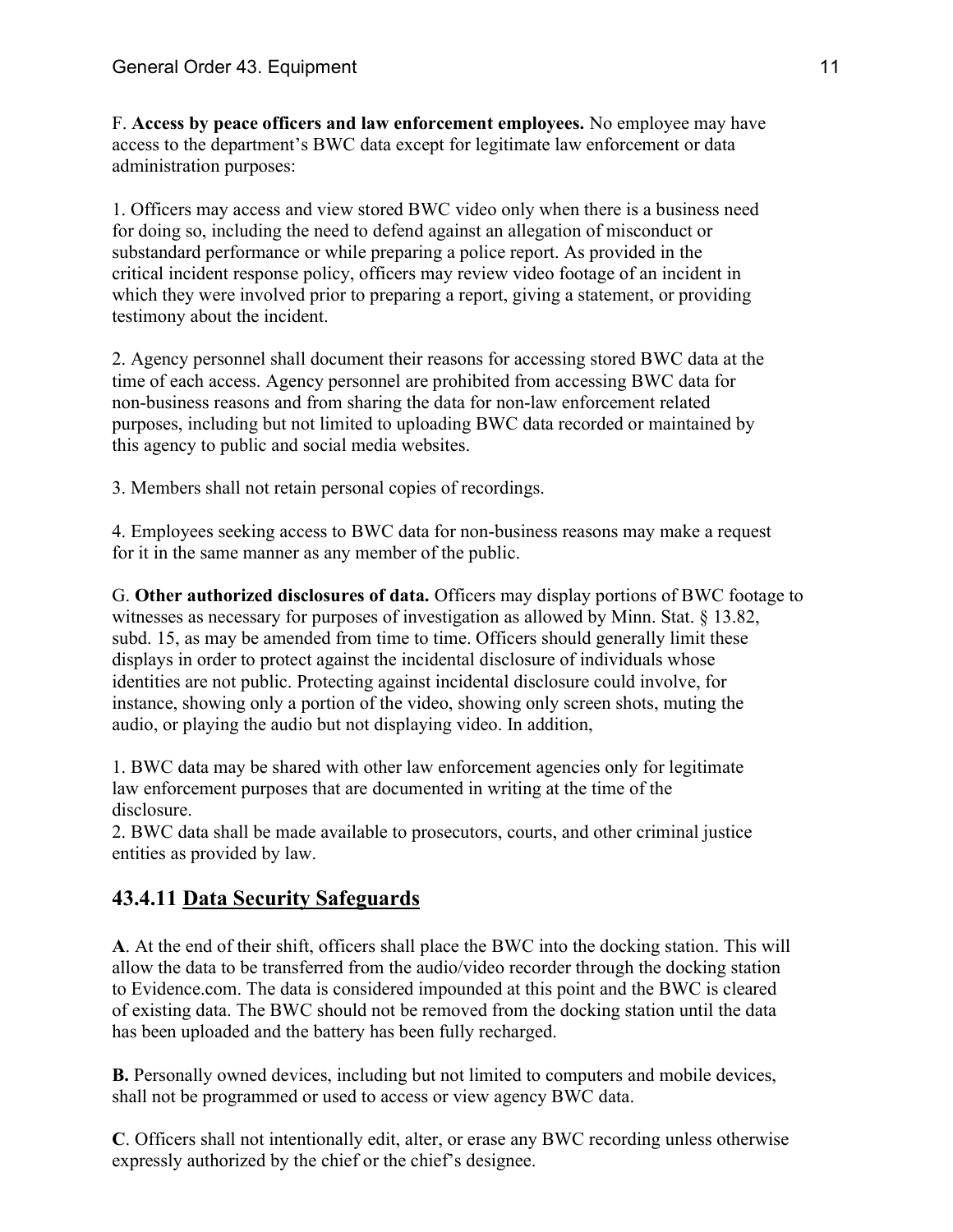D. As required by Minn. Stat. § 13.825, subd. 9, as may be amended from time to time, this agency shall obtain an independent biennial audit of its BWC program.

# 43.4.12 Agency Use of Data

A. At least once a month, supervisors will review BWC usage by each officer to ensure compliance with this policy

B. In addition, supervisors and other assigned personnel may access BWC data for the purposes of reviewing or investigating a specific incident that has given rise to a complaint or concern about officer misconduct or performance.

C. Nothing in this policy limits or prohibits the use of BWC data as evidence of misconduct or as a basis for discipline.

D. Officers should contact their supervisors to discuss retaining and using BWC footage for training purposes. Officer objections to preserving or using certain footage for training will be considered on a case-by-case basis. Field training officers may utilize BWC data with trainees for the purpose of providing coaching and feedback on the trainees' performance.

E. Recordings shall not be used by any member for the purpose of embarrassment, harassment, ridicule, or personal entertainment.

F. Members should not use the fact that a recording was used as a reason to write a less detailed report.

# 43.4.13 Data Retention

A. All BWC data shall be retained for a minimum period of 90 days.

B. Data documenting the discharge of a firearm by a peace officer in the course of duty, other than for training or the killing of an animal that is sick, injured, or dangerous, must be maintained for a minimum period of one year.

C. Certain kinds of BWC data must be retained for six years:

1. Data that documents the use of deadly force by a peace officer, or force of a sufficient type or degree to require a use of force report or supervisory review. 2. Data documenting circumstances that have given rise to a formal complaint against an officer.

D. Other data having evidentiary value shall be retained for the period specified in the Records Retention Schedule. When a particular recording is subject to multiple retention periods, it shall be maintained for the longest applicable period.